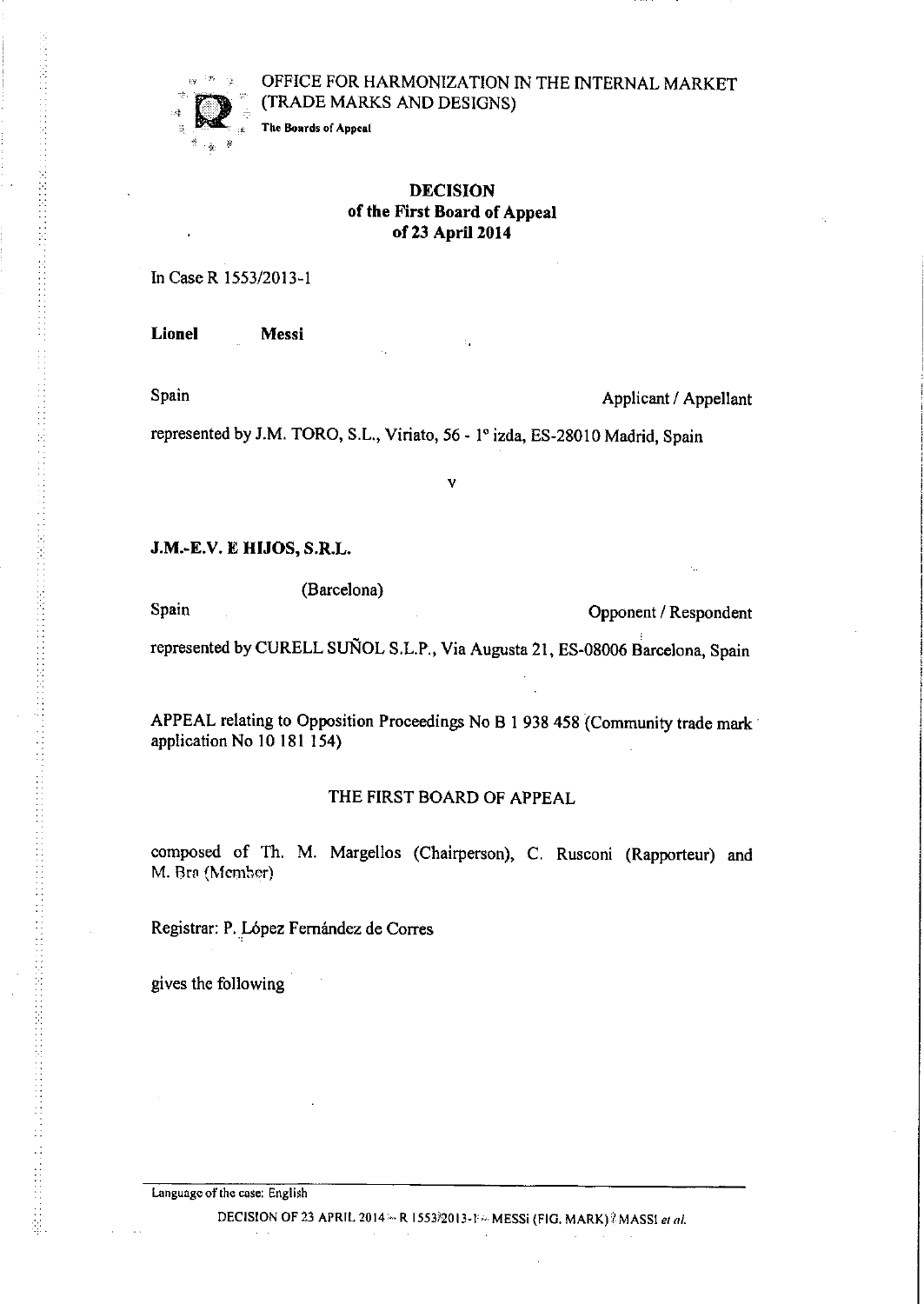### **Decision**

### Summary of the facts

 $\frac{1}{\sqrt{2}}$ 

 $\frac{1}{2}$ 

44 年4月

 $\ddot{\phantom{a}}$ άĎ, 1 By an application filed on 8 August 2011, Lionel Messi -('the applicant') sought to register the figurative mark 'MESSI' as reproduced hereunder



for, amongst others, the following list of goods ('the contested goods'):

Class 9 - Life-saving apparatus and instruments;

Class  $25 -$ Clothing, footwear, headgear;

Class 28 - Gymnastic and sporting articles not included in other classes.

- <sup>2</sup> The application was published in the Community Trade Marks Bulletin No 158/2011 of 23 August 2011.
- <sup>3</sup> 0n <sup>23</sup> November <sup>2011</sup> Jaime Masferrer Coma filed <sup>a</sup> notice of opposition against the contested goods of the application (see paragraph 1) on the basis of a likelihood of confusion (Article 8(1)(b) CTMR) with the earlier word mark

### MASSI

protected as:

a) Community trade mark registration No <sup>3</sup> <sup>436</sup> 607, which was filed on <sup>31</sup> 0ctober 2003, registered on <sup>3</sup> September <sup>2007</sup> and duly renewed for, amongst others, the following goods:

Class 25 - Clothing, footwear, headgear.

b) Community trade mark registration No <sup>414</sup> 086, which was filed on <sup>27</sup> November 1996, registered on <sup>20</sup> July <sup>1998</sup> and duly renewed for, amongst others, the following goods: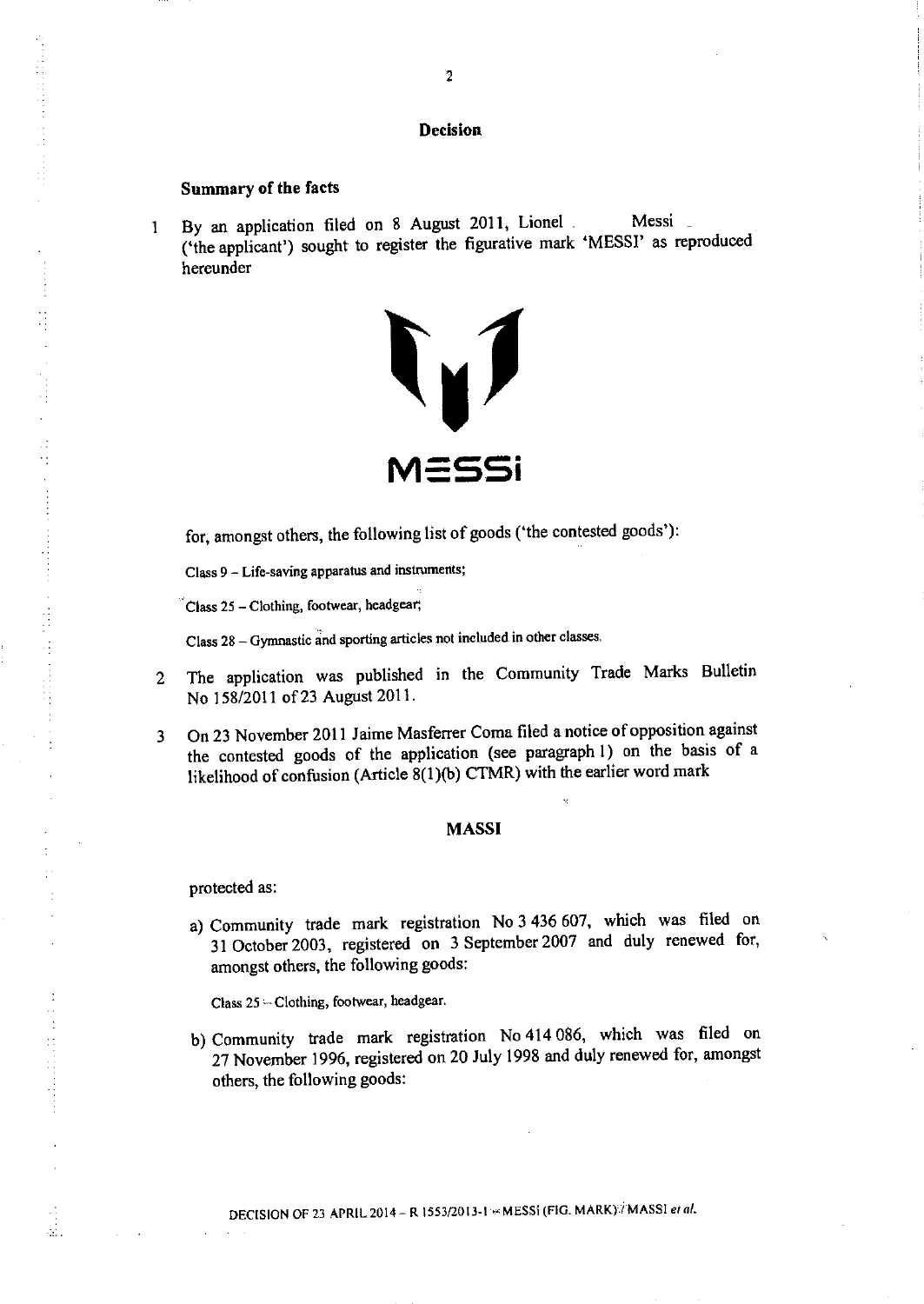Class 9 - Helmets for cyclists; protective clothing against accidents; protection devices for personal use against accidents;

Class 28 - Gloves, accident protective shoulder, elbow and knee guards.

- 4 0n 18 May 2012, these earlier marks were transferred to J.M.-E.V. E Hijos, S.r.l. ('the opponent'). The transfer was recorded in the CTM register.
- 5 By decision dated 12June2013 ('the contested decision') the Opposition Division upheld the opposition for all the contested goods. The applicant was ordered to bear the costs. The Opposition Division's arguments can be summarized as follows:
	- Further to applicant's request, the opponent proved genuine use of earlier CTM registration No 414 086 only in relation to 'helmets for cyclists' in Class 9. Therefore, only these goods will be considered as basis of the opposition in relation to this earlier right;
	- As the contested goods 'life-saving apparatus and instruments' in Class 9 include, as a broader category, the opponent's goods 'helmets for cydists', they are considered identical;
	- As regards the contested 'clothing, footwear, headgear' in Class 25, both the contested mark and earlier Community trade mark No 3 436 607 cover the entire class heading. They are considered identical;
	- As the contested goods 'gymnastic and sporting articles not included in other classes' in Class 28 and the opponent's 'helmets for cyclists' have the same purpose, nature, end users and distribution channels, they are considered similar;
	- The European Union is the relevant territory and the goods found to be identical and similar are directed both at the public at large and at business customers with specific professional knowledge or expertise. Thus, the level of attention is considered to vary from average to above average;
	- The signs are visually and aurally similar insofar as they coincide in four out of their five letters, 'M\*SSI'. The only differences between the marks lie in their second letters, 'A' and 'E', respectively, and in the figurative elements of the contested sign (fanciful device in a V-shape);
	- Conceptually, depending on the language spoken, the earlier marks 'MASSI' will be associated with the following:
		- the plural of 'masa', meaning 'table', by the Bulgarian-speaking part of the public in the relevant territory;
		- the plural of 'masso', meaning 'boulder' or 'rock', or a common nickname for 'Massimo' or 'Massimiliano', by the Italian-speaking part of the public;

DECISION OF 23 APRIL 2014  $\div$  R 1553 $i$ 2013-1  $\div$ MESSi (FIG. MARK)  $i$  MASSI et al.

άÎ,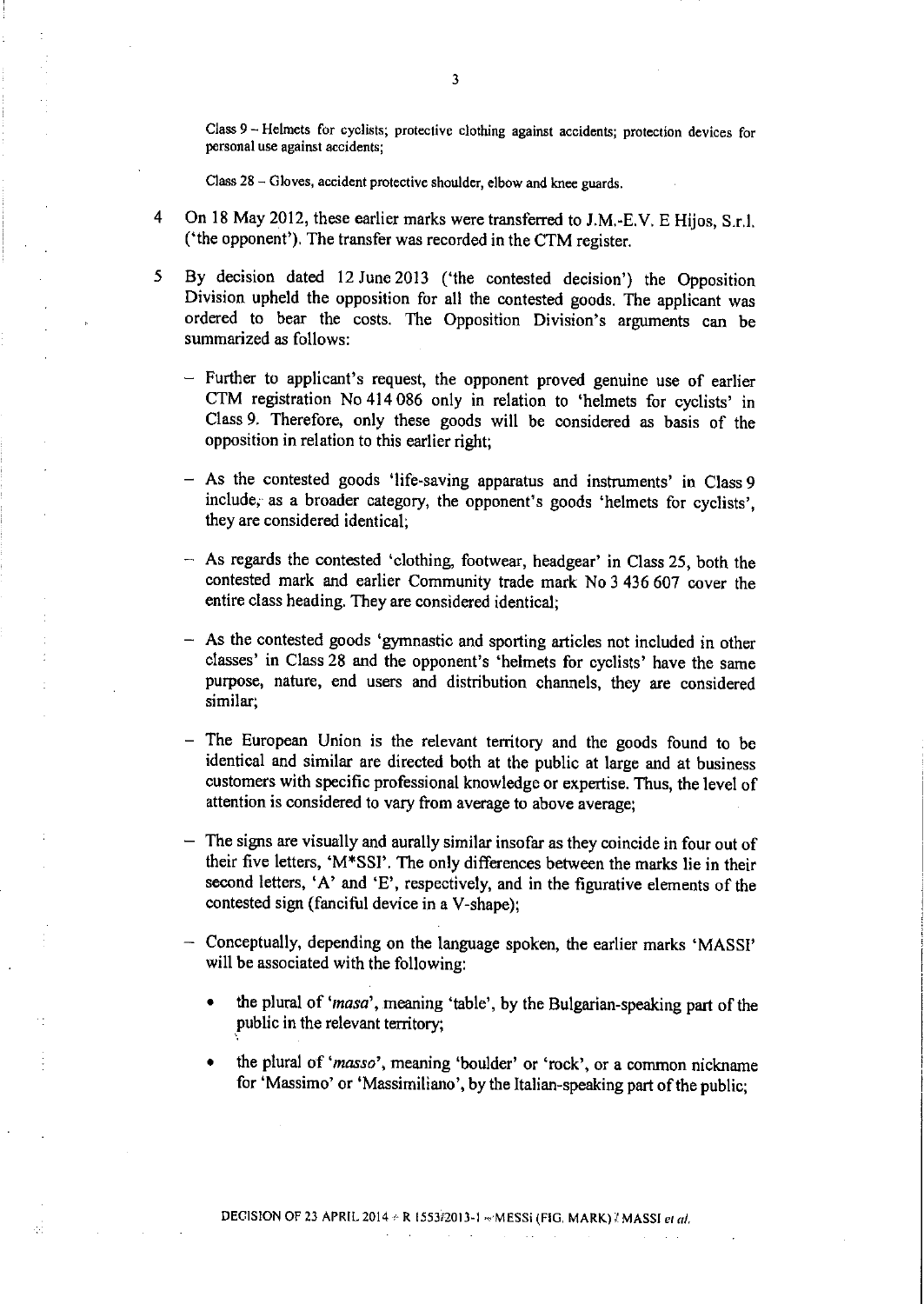- a slang expression for money or a colloquial expression for a small purse or wallet by the Finnish-speaking part of the public;
- a form of 'mass' (denoting 'quantity, mass'), by the Estonian-speaking part of the public.

The verbal element 'MESSI' of the contested mark will be perceived as:

- the third person singular form of the verb 'mesia', meaning 'to knead', by the Bulgarian-speaking part of the public;
- the plural form of the past participle of the verb 'mettere', meaning, amongst others, 'to place', 'to wear', 'to put on', by the Italian-speaking part of the public;
- the kitchen/canteen of a ship by the Finnish-speaking part of the public;
- 'trade fairs', as 'messi' is a form of the noun 'mess', meaning 'trade fair', by the Estonian-speaking part of the public.

Independent of the language spoken, <sup>a</sup> part of the public in the relevant territory will associate 'MESSI' with the surname of the famous football player 'Lionel Messi' (the applicant). For the part of the public that associates the marks with different meanings, or for which one of the marks does not have <sup>a</sup> meaning, the marks are not conceptually similar. For the remaining part of the public, to which neither of the signs conveys <sup>a</sup> m'eaning, the signs have no concept in common.

The distinctiveness of the earlier mark must be seen as normal;

- $-$  The verbal element of a trade mark has a stronger impact than the figurative element, because the average consumer will more readily refer to <sup>a</sup> mark by quoting its name rather than by describing the figurative elements of it;
- The differences found between the mark in question are not sufficient to outweigh the similarities between the marks, because consumers can rarely compare marks at the time of purchase but must rely on their imperfect recollection of them and tend to remember similarities rather than dissimilarities;
- Therefore, taking into account all the relevant factors in the present case, including the principle that <sup>a</sup> lesser degree of similarity between the signs may be offset by <sup>a</sup> greater degree of similarity between the goods, which applies in the present case, even if consumers display an increased level of attention in relation to some of the goods, they might believe that the conflicting goods come from the same or economically-linked undertakings;
- Consequently, likelihood of confusion on the part of the public exists.

 $\sim$   $\sim$ 

 $\Delta \sim 10^{11}$  , where  $\Delta \sim 10^{11}$ 

 $\omega$  ,  $\omega$  ,  $\omega$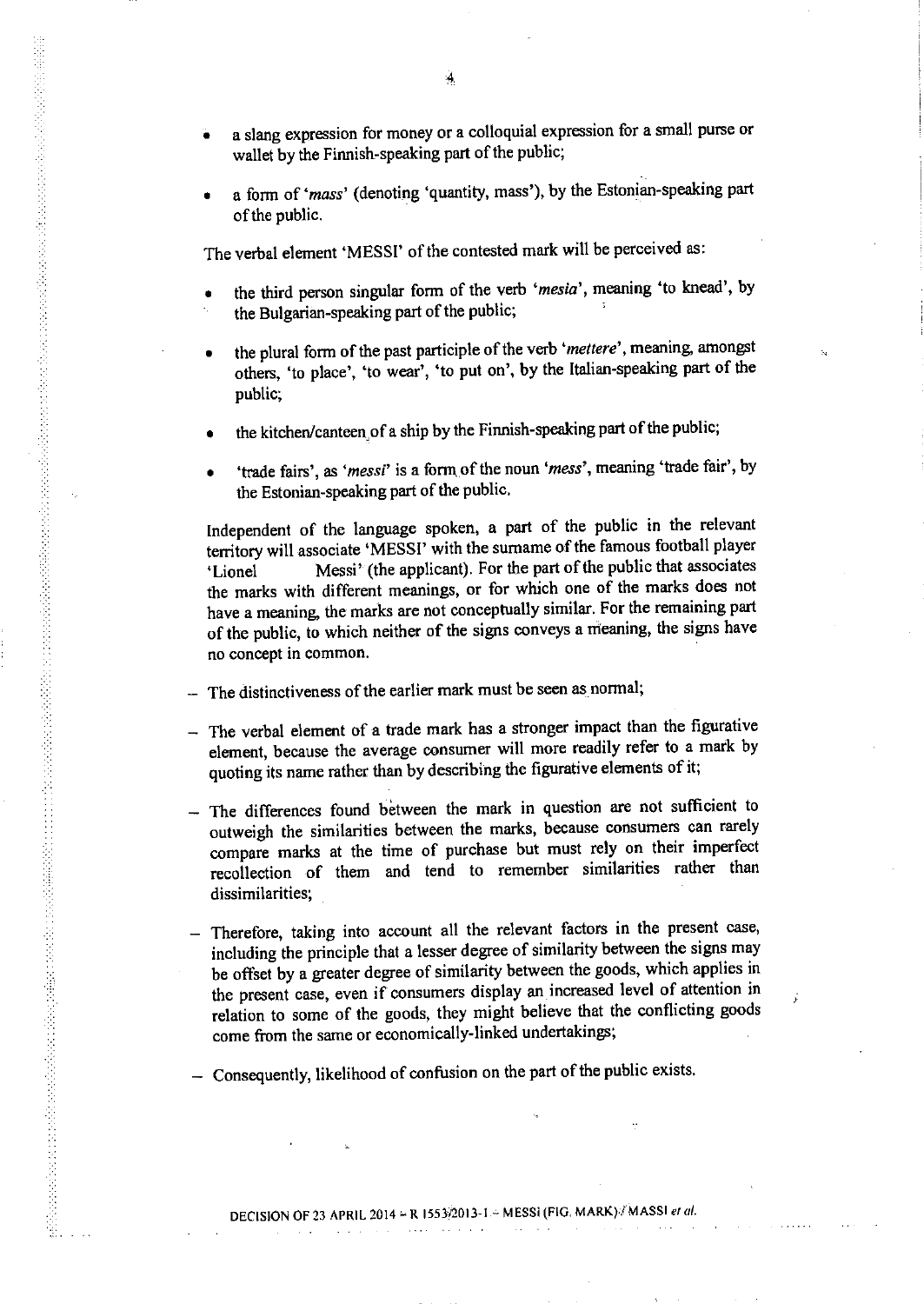- 6 0n 9 August 2013 the applicant filed a notice of appeal and on 14 0ctober 2013 the corresponding statement of grounds was received.
- 7 The decision was forwarded to the Opposition Division for consideration pursuant to Article 62 CTMR and was remitted to the Board on 22 November 2013.
- 8 The opponent submitted its observations on 23 January 2014.

## Submissions and arguments of the parties

- 9 The applicant requests the Board to annul the contested decision and, as a consequence, to allow the application for the refused goods. The applicant states that there is no likelihood of confusion and makes the following submissions:
	- The opposition has been filed by a person who did not own the earlier marks at that time and should have been dismissed for that reason under Rule 20(1) CTMIR;
	- The proof of use for CTM No 414 086 does not originate from the owner but from another party (Casa Masferrer, S.A.) and does not show how significant use has been; the opposition based on that mark must accordingly be dismissed;
	- There is no likelihood of confusion in view of the visual and aural differences between the marks.
- IO The opponent requests in its observations in reply that the rejection of the CTM application for the contested goods in Classes 9, 25 and 28 be confirmed and submits the following:
	- At the time of opposition, the earlier marks stood in the name of Mr Masferrer, who fiîed the opposition; the transfer to the listed company was recorded by OHIM in 2012; at that moment, the listed company became the opponent;
	- The evidence submitted, particularly the invoices, prove genuine use of the mark;
	- The marks are visually similar because the word element of the later mark (MESSI), which is the dominant element, is almost identical to the earlier mark (MASSI); they are aurally almost identical;
	- The Spanish Trade Mark Office has found confusing similarity between the parties' marks; these findings are not binding on OHIM but deserve consideration.

 $\ddot{\phantom{a}}$ 

 $\sim$   $\sim$ 

 $\mathcal{L}^{\text{max}}$ 

 $\sim 10$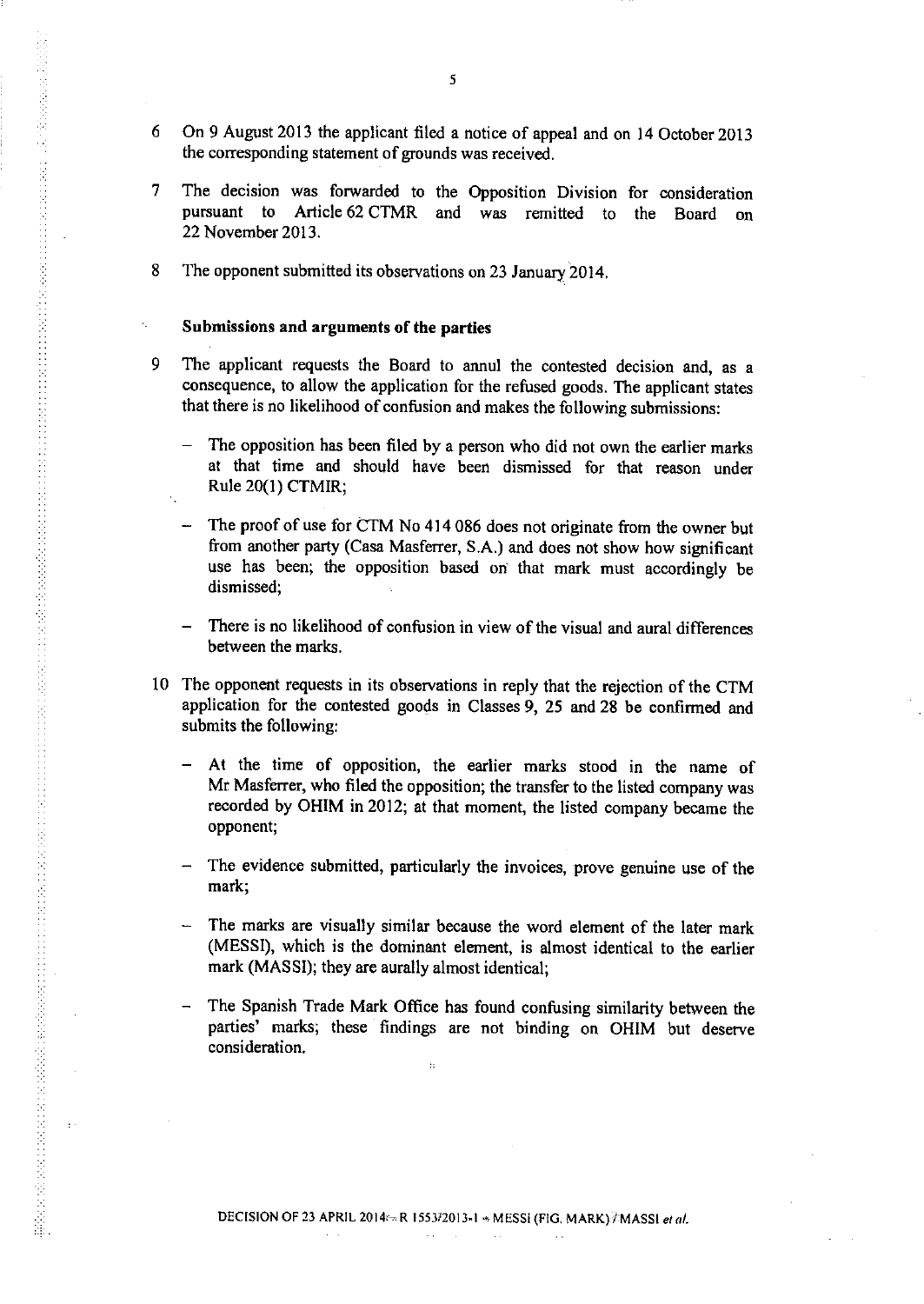#### Reasons

۰,

Ä.

11 The appeal complies with Articles 58, 59 and 60 CTMR and Rule 48 CTM. It is, therefore, admissible. However, it is unfounded because the contest decision is correct on all accounts and must be confirmed. The reasons are explained hereafter.

## On the opponent's entitlement

- 12 At the time the opposition was filed  $-$  on 23 November 2011 the earlier CTMs stood in the name of Jaime Masferrer. Mr Masferrer was, therefore, entitled to file the opposition in his name.
- <sup>13</sup> In 2012, at <sup>a</sup> time when the opposition proceedings were still ongoing, the CTMs were transferred to J.M.- E.V. <sup>e</sup> Hijos, S.R.L. and the transfer was recorded in the CTM register. The company thus succeeded Mr Masferrer in the trade mark ownership and, logically, in the opposition proceedings.
- 14 The applicant's objections concerning the entitlement of the opponent are therefore unfounded.

On the proof of use of CTM No 414 086

- 15 The applicant's objections as regards the proof of use are manifestly unfounded.
- <sup>16</sup> The applicant observes, firstly, that the evidence shows use of the mark by Casa Masferrer, S.A., who is not the owner of the mark. The fact that the owner of the CTMs is in possession of documents, such as catalogues and invoices, which have been issued by Casa Masferrer, S.A., is an indication, according to the case-law (see judgment of 8Ju1y2004, T-203/02, 'Vitafruit'), that Casa Masferrer, S.A. issues the catalogues and the invoices under the authority of the trade mark owner. As <sup>a</sup> result, use made by Casa Masferrer, S.A. must be considered, in the absence of any indication to the contrary, as legitimate and, therefore, inures to the benefit of the owner, i.e. the opponent.
- 17 The applicant notes, secondly, that the evidence does not show how economically significant use has been. The objection is unfounded. The opponent has submitted more than <sup>200</sup> invoices over the relevant five-year period. These invoices show that the 'MASSI' mark is used on all kinds of accessories for cyclists, namely helmets, protective clothing and protective devices to prevent injuries to cyclists. These invoices show that the requirement of Rule <sup>22</sup> CTMIR as regards extent of use has been satisfied. The mark has been used publicly, consistently with its distinctive function and on <sup>a</sup> scale, quantitatively and geographically, that can be regarded as not merely intended to artificially safeguard the registration.
- <sup>18</sup> The applicant also notes that the evidence is not in English (the language of opposition proceedings). The objection is unfounded. The brochures and the catalogues are multilingual and include English. It is true that most invoices are in Spanish - the language of the country where the opponent is based - but their content is not so obscure that the applicant, who claims in the CTM application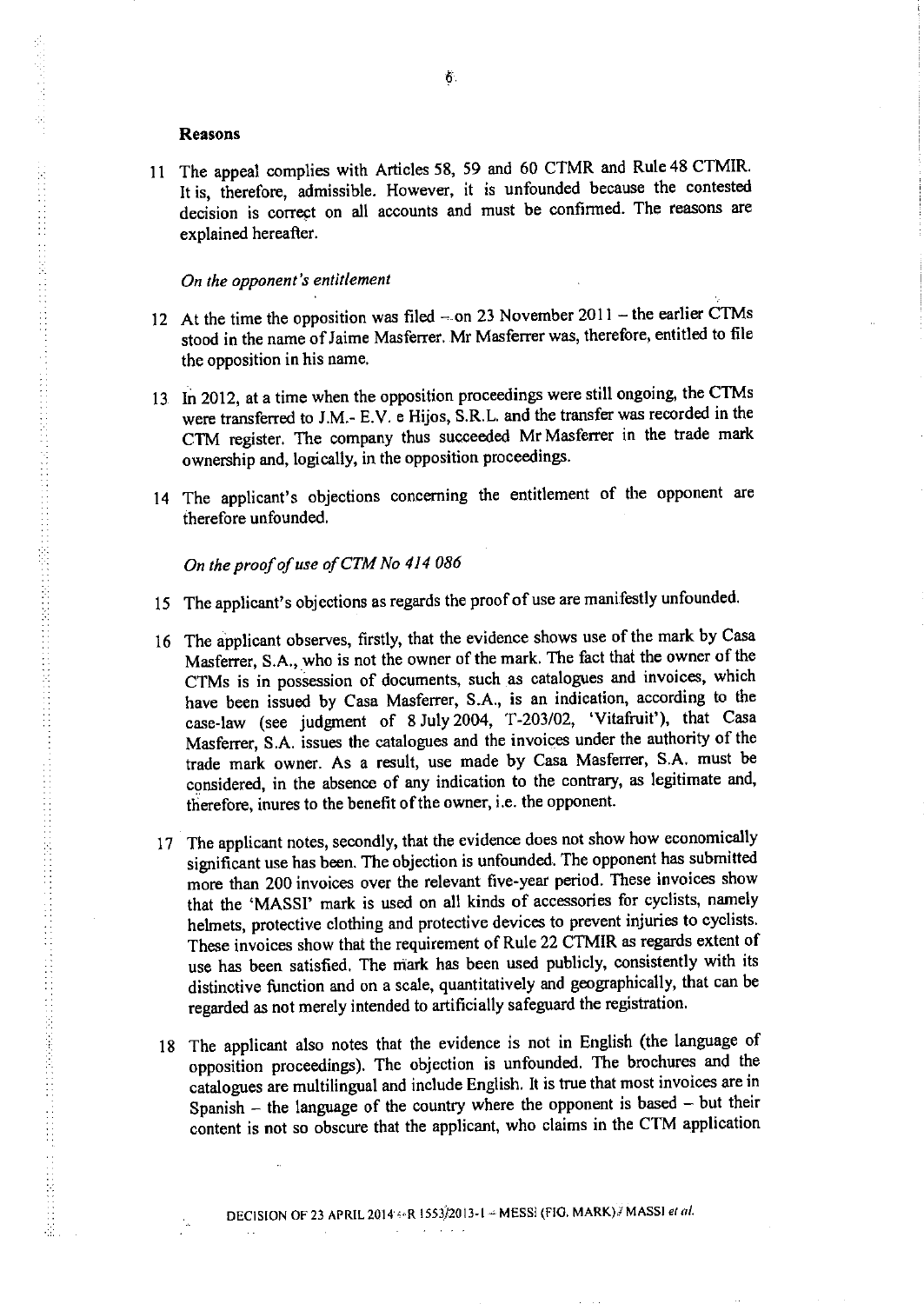form to have 'Spanish nationality' and is moreover represented by a Madrid-based firm of lawyers, could not understand it.

19 The Board has reviewed the evidence and is of the opinion that it proves use of the mark not only for cyclist's helmets, as acknowledged in the contested decision, for the reasons stated in the section 'Proof of Use' of the contested decision, to which the Board refers to avoid repetitions but also for 'gloves' covered in Class 28. These gloves, specially made for cyclists, are represented in the catalogues, the price lists and appear in many of the invoices submitted.

#### On the likelihood of confusion

 $\bar{\beta}$ 

 $\begin{array}{c} 1 \\ 1 \\ 1 \end{array}$ 

 $\frac{1}{2}$ 

 $\frac{1}{2}$ 

 $\ddot{\phantom{0}}$  $\bar{\beta}$ 

 $\hat{\mathcal{L}}$ 

- 20 The public against whom likelihood of confusion must be assessed is composed of ordinary consumers in the European Union who buy clothing, sport goods and devices for protective purposes. They are reasonably informed, observant and circumspect.
- 21 As regards the comparison of the contested goods with those covered by the earlier registrations, the Board notes that the applicant did not consider it 'necessary' to submit any arguments since the dissimilarity of the marks was substantial enough, in its opinion, to prevent confusion.
- 22 The Board endorses the findings made in the contested decision, namely that the goods are identical as regards Classes 9 and 25 and similar, even highly, as regards Class 28, for the reasons stated in the decision, to which the Board refers to avoid repetition.
- 23 As regards the comparison of the applicant's mark with the opponent's sign, the Board notes the following.
- 24 Visually, the applicant's mark may be regarded as similar to the earlier mark because its dominant element  $-$  the name 'MESSI'  $-$  is extremely similar to the name covered by the earlier mark (MASSI). 'MESSI' is the dominant element of the contested mark because it is the only clearly legible element and, therefore, the element that consumers will refer to in trade in order to designate the applicant's mark and distinguish it from other marks. The device on top of the mark will in all likelihood be perceived by reasonably observant consumers as a stylised 'M', which relates to 'MESSI', and will thus be considered as the emblem of the 'MESSI' mark. Consumers are familiar with the practice of branding products with a word element and an emblem that abbreviates and symbolises in some way that word mark, for example by stylising its initial letter. The word, rather than the logo, will be the element whereby consumers will identify the industrial origin of the product. The fact that this element, in spite of the stylisation of the 'E', is almost identical to the earlier name ('MESSI' instead of 'MASSI') has a strong visual impact. Moreover, both names have a double consonant and finish with an 'I'. The visual appearance of both names is typically that of an Italian name. It is a further factor of visual similarity.
- 25 The aural similarity of the marks is very high, and even borders on identity in some languages of the European Union  $-$  English, French, Italian, etc.  $-$  since the

DECISION OF 23 APRIL 2014 - R 1553/2013-1 - MESSI (FIG. MARK) $\forall$  MASSI et al.

 $\mathcal{A}(\mathbf{x}) = \mathcal{A}(\mathbf{x},\mathbf{x})$  ,  $\mathcal{A}(\mathbf{x})$ 

7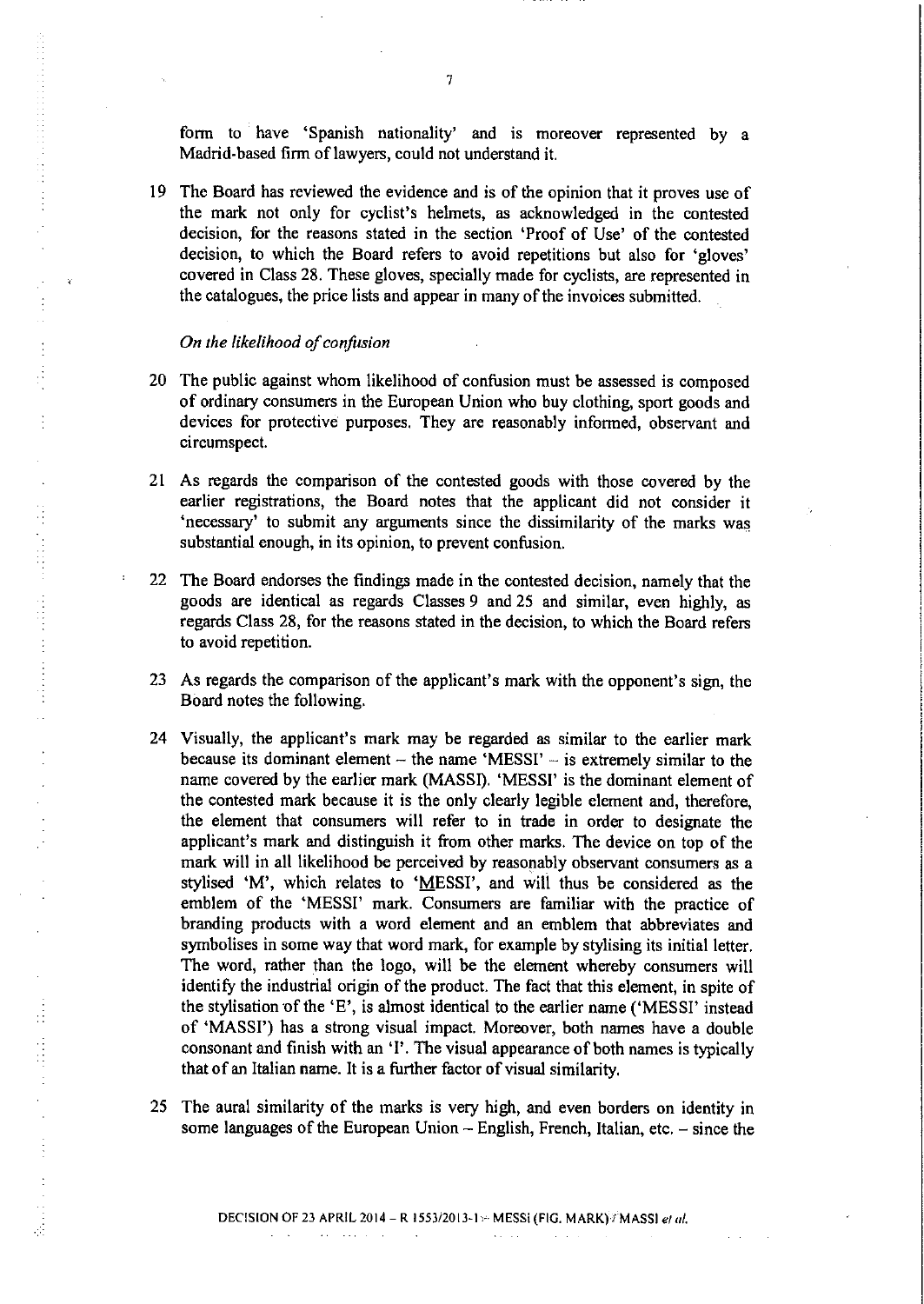only difference is the sound of the 'A' and 'E'. It is unlikely that the 'M' device will be pronounced because consumers will see it is a logo, i.e. a sign to be perceived visually rather than aurally.

- 26 As regards the conceptual content of the conflicting marks, the opponent made no submissions in support of the opposition. The applicant submitted that the marks were conceptually dissimilar because 'MESSI' would be perceived as a sumame and, specifically, the surname of a football player of the Barcelona FC, whereas 'MASSI' would be understood as 'big stones' in Italian.
- 27 In the Board's assessment, based on the parties' arguments (see Article 75 and 76 CTMR), no clear conceptual content will be attributed to the marks by reasonably observant consumers except, perhaps, that they would be associated to Italian-sounding and looking words or names. In fact, 'MESSI' and 'MASSI' are meaningless words for most consumers and the conceptual dissimilarity based on the fame that Lionel Messi enjoys among football fans only concerns part of the public, who is interested in football and sport in general. In the Board's opinion, there are no elements in the file suggesting that the mark 'MESSI' will be conceptually associated to the football player by all the relevant consumers. It must be assumed, therefore, that this conceptual association will not be made, contrary to what the applicant argues, by the whole of the relevant public. For the public who does not associate 'MESSI' with the football player, the alleged conceptual dissimilarity will obviously not be perceived.
- 28 The overall conclusion as regards the marks is that they are similar because their dominant elements, i.e. the names 'MESSI' and 'MASSI', are nearly identical visually and aurally, whereas a possible conceptual differentiation will only be made, if at all, by a part of the public.

## Overall assessment of likelihood of confusion

- 29 The applicant's goods have been found to be mostly identical and in part highly similar to the goods covered by the earlier registrations.
- 30 The applicant's mark has been found to be similar to the opponent's mark. Moreover, the earlier mark has an average degree of distinctiveness.
- 31 Bearing in mind the principle of imperfect recollection of marks by the consumers and the principle of interdependence of the factors of confusion (whereby a lesser degree of similarity of the marks may be offset by a higher degree of similarity of the goods), the Board considers that use of the applicant's mark for the contested goods may cause, on the consumers' part, confusion with the earlier mark.

#### Costs

÷,

 $\frac{1}{4}$ 

 $\hat{\mathcal{E}}$ 

 $\mathcal{A}$ 

Hillian Card

÷,

 $\mathcal{L}_{\mathcal{L}}$ 

32 The applicant is ordered to bear the opponent's costs in the appeal proceedings in accordance with Article 85 CTMR, namely EUR 550 for the costs of professional representation.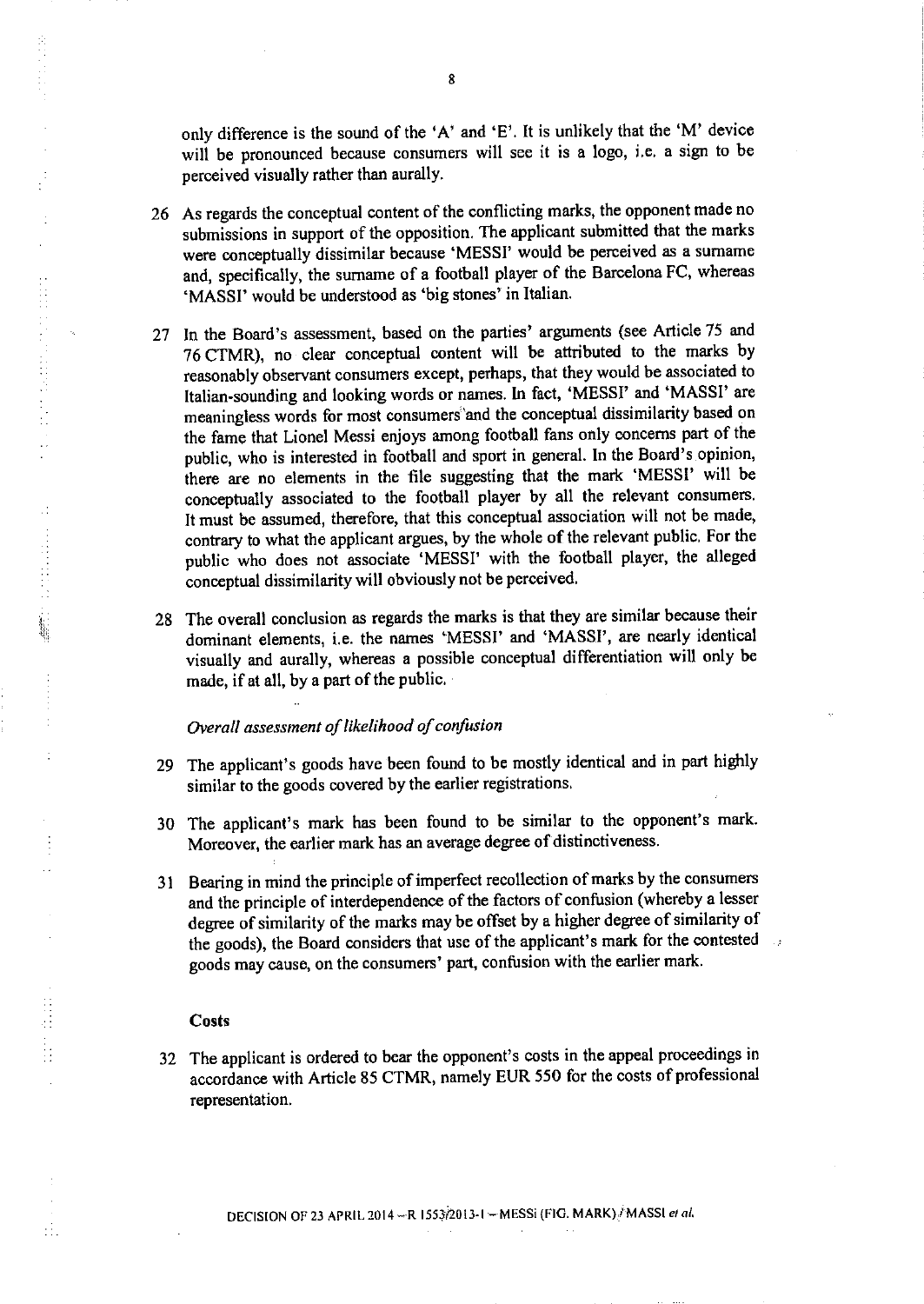Order

On those grounds,

# THE BOARD

hereby:

1. Dismisses the appeal;

2. Orders the applicant to reimburse EUR 550 to the opponent.

l.

Th. M. Margellos

C. Rusconi

l. Bra

 $\hat{\mathcal{A}}$ 

 $\sim 100$ 

 $\Delta$  and  $\Delta$ 

 $\sim 1.1$  .

Registrar:

 $\epsilon^{(n)}$ 

 $\epsilon \rightarrow \pm$ 

P. López Fernández de Corres

ò,

9

 $\alpha$  and  $\alpha$  .